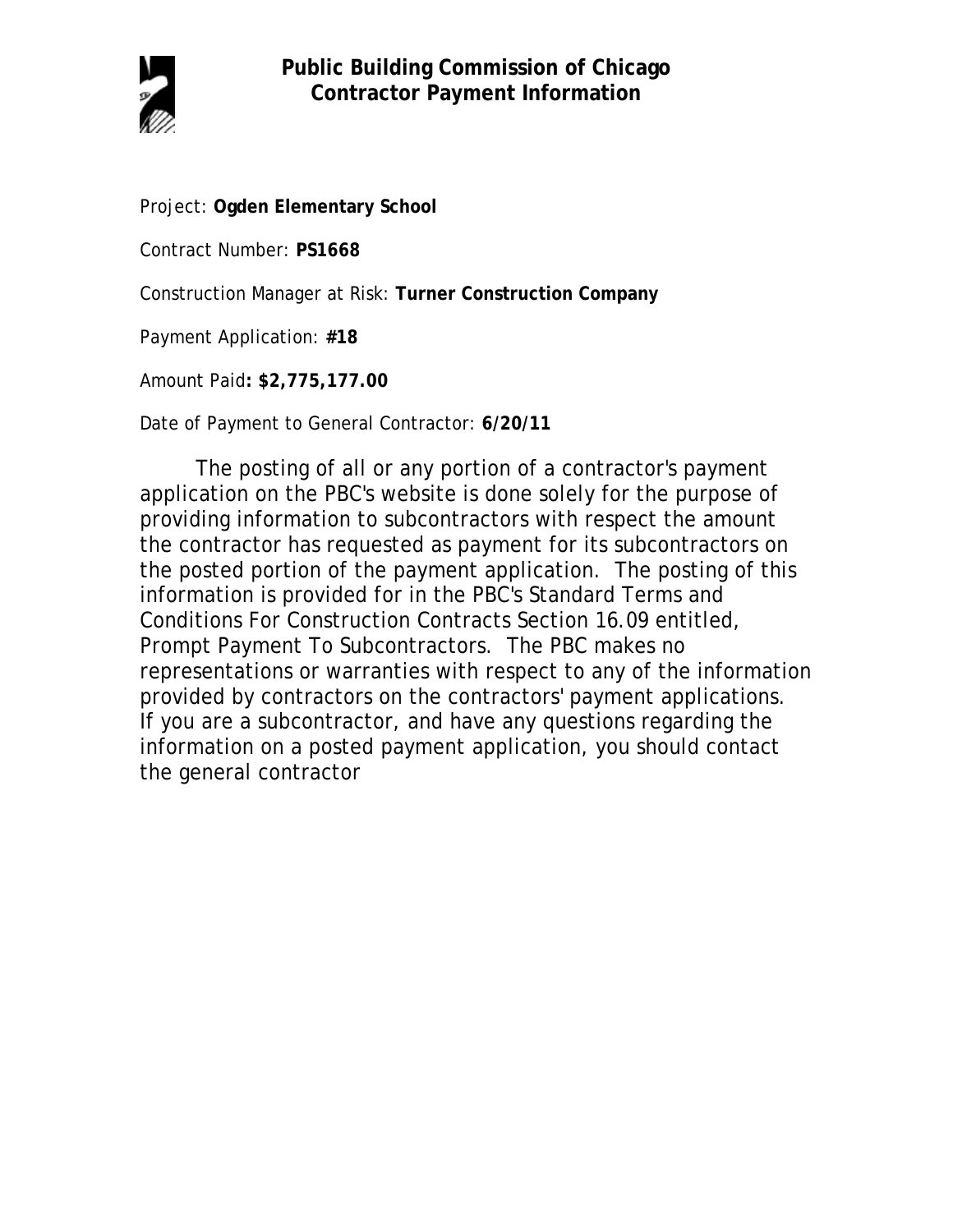## **PUBLIC BUILDING COMMISSION OF CHICAGO**

## **EXHIBIT S**

#### CERTIFICATE OF ARCHITECT - ENGINEER

| May 13, 2011<br>Date:                                                                                                                                           |                                                                                                                                                                                                                                                                                                                                                                |                 |
|-----------------------------------------------------------------------------------------------------------------------------------------------------------------|----------------------------------------------------------------------------------------------------------------------------------------------------------------------------------------------------------------------------------------------------------------------------------------------------------------------------------------------------------------|-----------------|
| <b>Ogden Replacement Elementary School</b><br>Project:                                                                                                          |                                                                                                                                                                                                                                                                                                                                                                |                 |
| To: Public Building Commission of Chicago<br>In accordance with Resolution No.<br>the Commission and to its Trustee, that:                                      | adopted by the Public Building Commission of Chicago on<br>, relating to the \$<br>Revenue Bonds issued by the Public Building Commission of Chicago for the financing of this project (and all terms used herein shall have the same meaning as in said Resolution), I hereby certify to                                                                      |                 |
|                                                                                                                                                                 | 1. Obligations in the amounts stated herein have been incurred by the Commission and that each item thereof is a proper charge<br>against the Construction Account and has not been paid; and                                                                                                                                                                  |                 |
|                                                                                                                                                                 | 2. No amount hereby approved for payment upon any contract will, when added to all amounts previously paid upon such<br>contract, exceed 90% of current estimates approved by the Architect - Engineer until the aggregate amount of payments withheld<br>equals 5% of the Contract Price (said retained funds being payable as set forth in said Resolution). |                 |
| THE CONTRACTOR                                                                                                                                                  | <b>Turner Construction Company (Chicago)</b>                                                                                                                                                                                                                                                                                                                   |                 |
| <b>FOR</b><br>is now entitled to the sum of                                                                                                                     | <b>Ogden Replacement Elementary School</b><br>\$2,775,177.00                                                                                                                                                                                                                                                                                                   |                 |
| ORIGINAL CONTRACT PRICE<br><b>ADDITIONS</b><br><b>DEDUCTIONS</b><br>NET ADDITION OR DEDUCTION<br>ADJUSTED CONTRACT PRICE                                        | \$44,788,221.00<br>\$0.00<br>\$0.00<br>\$0.00<br>\$44,788,221.00                                                                                                                                                                                                                                                                                               |                 |
| TOTAL AMOUNT EARNED                                                                                                                                             |                                                                                                                                                                                                                                                                                                                                                                | \$36,696,967.00 |
| <b>TOTAL RETENTION</b>                                                                                                                                          |                                                                                                                                                                                                                                                                                                                                                                | \$2,193,259.00  |
| a) Reserve Withheld @ 10% of Total Amount Earned, but<br>not to exceed 1% of Contract Price<br>b) Liens and Other Withholding<br>c) Liquidated Damages Withheld | \$2,193,259.00<br>\$0.00<br>\$0.00                                                                                                                                                                                                                                                                                                                             |                 |
| TOTAL PAID TO DATE (Include this Payment)                                                                                                                       |                                                                                                                                                                                                                                                                                                                                                                | \$34,503,708.00 |
| LESS: AMOUNT PREVIOUSLY PAID                                                                                                                                    |                                                                                                                                                                                                                                                                                                                                                                | \$31,728,531.00 |
| AMOUNT DUE THIS PAYMENT                                                                                                                                         |                                                                                                                                                                                                                                                                                                                                                                | \$2,775,177.00  |
| <b>Rocco Castellano</b><br>Architect - Engineer                                                                                                                 | Date: 05/13/2011                                                                                                                                                                                                                                                                                                                                               |                 |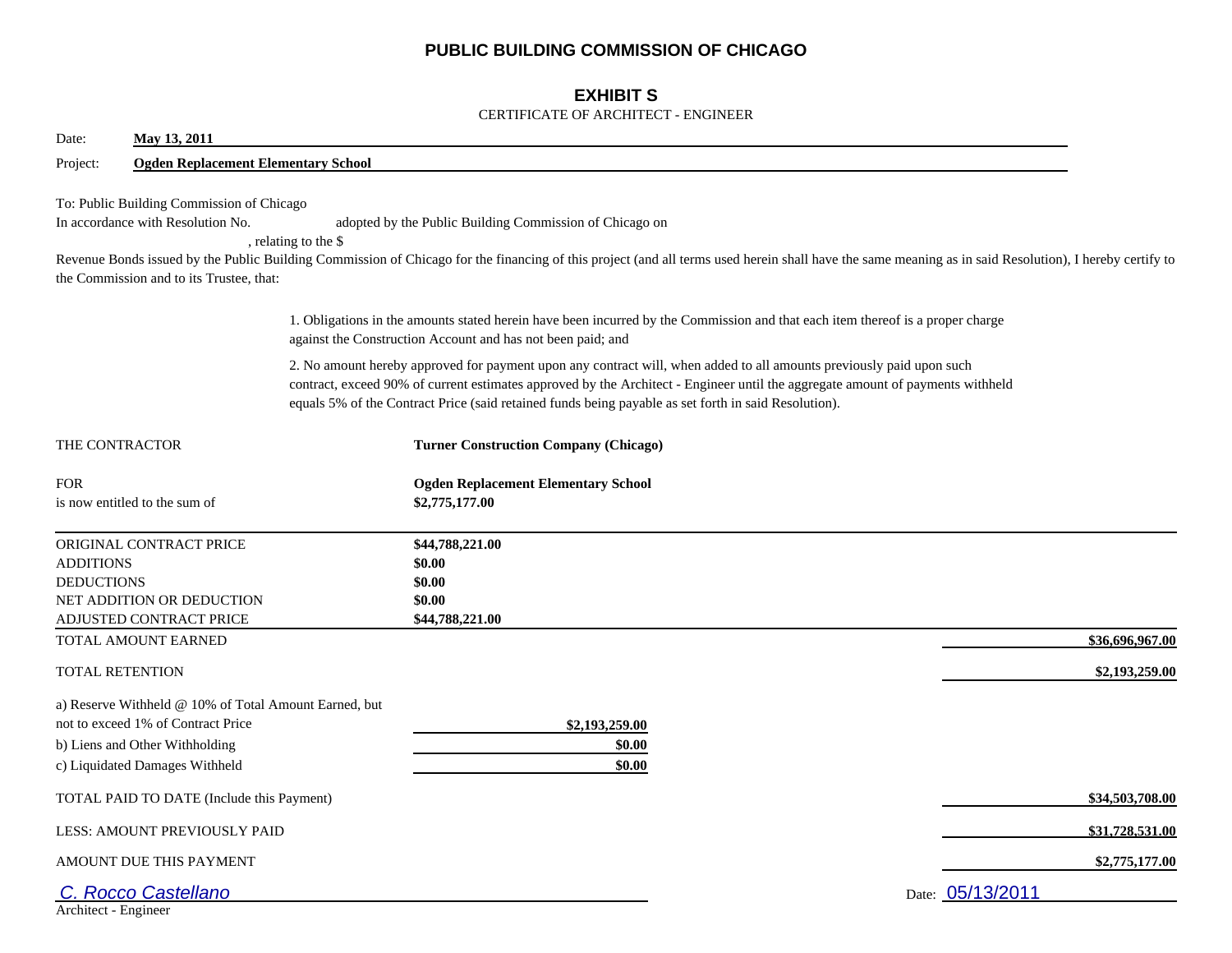## **(1 of 7) CONTRACTOR'S SWORN STATEMENT AND AFFIDAVIT FOR PARTIAL PAYMENT**

| <b>STATE OF Illinois</b> |          |
|--------------------------|----------|
|                          | $\{SS\}$ |
| <b>COUNTY OF Cook</b>    |          |

The affiant, being first duly sworn on oath, deposes and says that he/she is **Project Executive**, of **Turner Construction Company (Chicago)**, an **Illinois** corporation, and duly authorized to make this Affidavit in behalf of said corporation, and for him/herself individually; that he/she is well acquainted with the facts herein set forth and that said corporation is the Contractor with the PUBLIC BUILDING COMMISSION OF CHICAGO, Owner, under Contract No. **1632400** dated the **24th day of November, 2009**, for (describe nature of work)

#### **General Construction**

for (designate Project and Location)

#### **Ogden Replacement Elementary School**

#### **24 W. Walton, Chicago, Illinois 60610**

**·** that the following statements are made for the purpose of procuring a partial payment of

#### **Two million seven hundred seventy five thousand one hundred seventy seven**

#### **\$2,775,177.00**

under the terms of said Contract;

**·** that the work for which payment is requested has been completed, free and clear of any and all claims, liens, charges, and expenses of any kind or nature whatsoever and in full compliance with the Contract Documents and the requirements of said Owner under them;

**·** that for the purposes of said Contract, the following persons have been contracted with, and have furnished or prepared materials, equipment, supplies, and services for, and having done labor on said improvement;

**·** that the respective amounts set forth opposite their names is the full amount of money due and to become due to each of them respectively;

**·** that this statement is a full, true, and complete statement of all such persons and of the full amount now due and the amount heretofore paid to each of them for such labor, materials, equipment, supplies, and services, furnished or prepared by each of them to or on account of said work, as stated:

| <b>NAME</b><br>and<br><b>ADDRESS</b>                                                                   | <b>TYPE</b><br><b>OF</b><br><b>WORK</b> | <b>TOTAL</b><br><b>CONTRACT</b><br><b>(INCLUDE</b><br>C.O.'s | <b>TOTAL</b><br><b>WORK</b><br><b>COMPLETE</b> | <b>LESS</b><br><b>RETENTION</b><br><b>(INCLUDE</b><br><b>CURRENT)</b> | <b>LESS</b><br><b>NET</b><br><b>PREVIOUSLY</b><br><b>PAID</b> | <b>NET</b><br><b>DUE</b><br><b>THIS</b><br><b>PERIOD</b> | <b>BALANCE</b><br><b>TO</b><br><b>BECOME</b><br><b>DUE</b> |
|--------------------------------------------------------------------------------------------------------|-----------------------------------------|--------------------------------------------------------------|------------------------------------------------|-----------------------------------------------------------------------|---------------------------------------------------------------|----------------------------------------------------------|------------------------------------------------------------|
| 001                                                                                                    | <b>TCCo GMP</b>                         |                                                              |                                                |                                                                       |                                                               |                                                          |                                                            |
| Pinto Construction,<br>7225 W. 105th Street.<br>Palos Hills, Illinois 60465                            | Site Logisitcs                          | 330,659.00                                                   | 317,517.00                                     | 15,999.00                                                             | 289,778.00                                                    | 11,740.00                                                | 29,141.00                                                  |
| Pinto Construction.<br>7225 W. 105th Street,<br>Palos Hills, Illinois 60465                            | <b>Site Logisitcs</b>                   | 8,611.00                                                     | 7,835.00                                       | 0.00                                                                  | 7,835.00                                                      | 0.00                                                     | 776.00                                                     |
| Thatcher Foundations,<br>Inc.,<br>7100 Industrial Highway,<br>Gary, Indiana 46406                      | Earth Retention                         | 513,829.00                                                   | 513,829.00                                     | 25,691.00                                                             | 488,138.00                                                    | 0.00                                                     | 25,691.00                                                  |
| Thatcher Foundations,<br>Inc.,<br>7100 Industrial Highway,<br>Gary, Indiana 46406                      | Earth Retention                         | 17,221.00                                                    | 17,221.00                                      | 0.00                                                                  | 17,221.00                                                     | 0.00                                                     | 0.00                                                       |
| John Keno & Company,<br>8608 West Catalpa Ave.,<br>Suite 808.<br>Chicago, Illinois 60656               | Excavation                              | 1,666,467.00                                                 | 1,628,292.00                                   | 48,850.00                                                             | 1,548,641.00                                                  | 30,801.00                                                | 87,025.00                                                  |
| John Keno & Company,<br>8608 West Catalpa Ave.,<br><b>Suite 808.</b><br>Chicago, Illinois 60656        | Excavation                              | 43.673.00                                                    | 42,371.00                                      | 0.00                                                                  | 41,288.00                                                     | 1,083.00                                                 | 1,302.00                                                   |
| <b>Revcon Construction</b><br>Corporation,<br>500 Industrial Drive,<br>Prairie View, Illinois<br>60069 | Caissons                                | 1,550,091.00                                                 | 1,550,091.00                                   | 46,503.00                                                             | 1,503,588.00                                                  | 0.00                                                     | 46,503.00                                                  |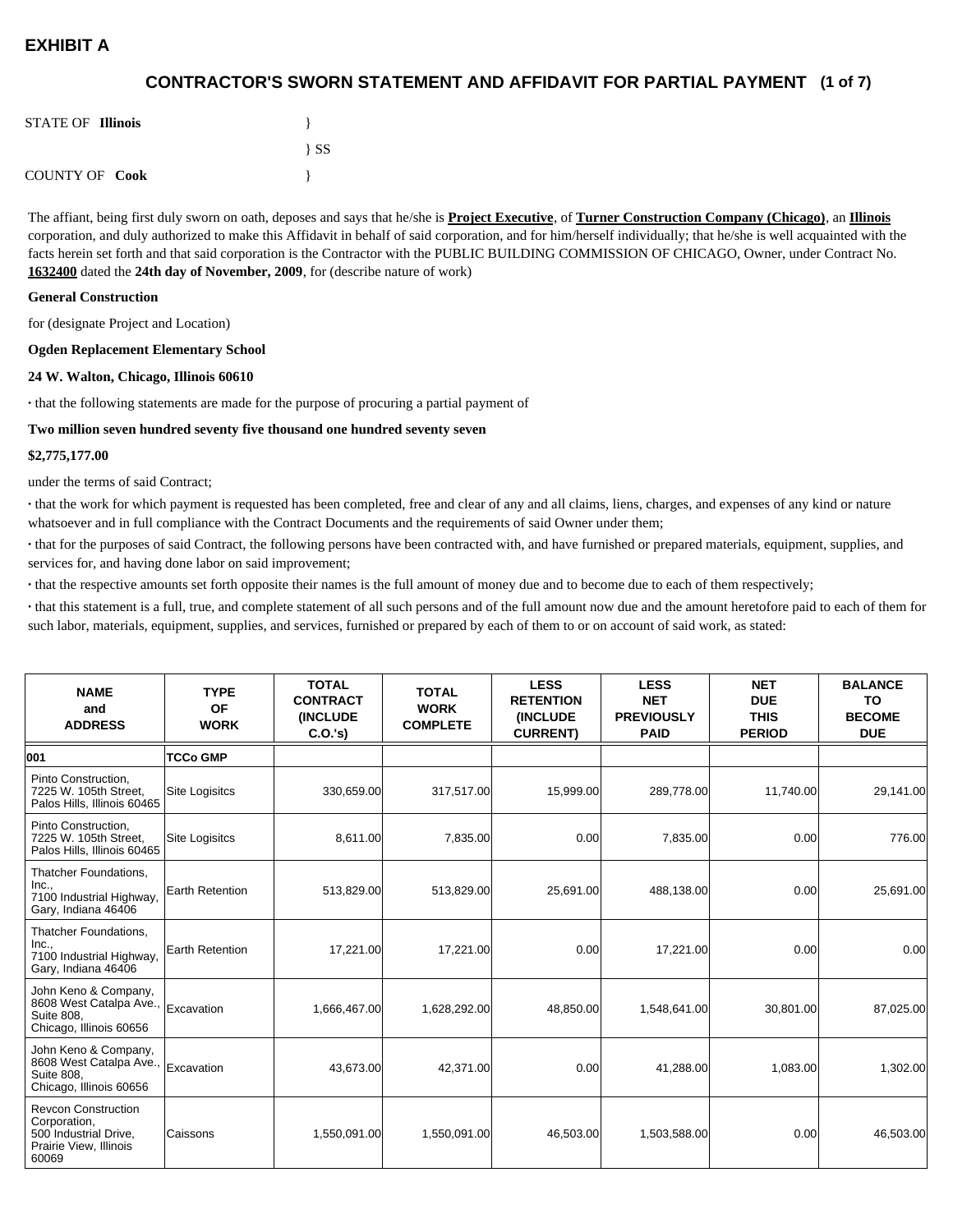### **(2 of 7) CONTRACTOR'S SWORN STATEMENT AND AFFIDAVIT FOR PARTIAL PAYMENT**

| <b>NAME</b><br>and<br><b>ADDRESS</b>                                                                                 | <b>TYPE</b><br><b>OF</b><br><b>WORK</b>          | <b>TOTAL</b><br><b>CONTRACT</b><br><b>(INCLUDE)</b><br>C.O.'s | <b>TOTAL</b><br><b>WORK</b><br><b>COMPLETE</b> | <b>LESS</b><br><b>RETENTION</b><br><b>(INCLUDE)</b><br><b>CURRENT)</b> | <b>LESS</b><br><b>NET</b><br><b>PREVIOUSLY</b><br><b>PAID</b> | <b>NET</b><br><b>DUE</b><br><b>THIS</b><br><b>PERIOD</b> | <b>BALANCE</b><br>TO<br><b>BECOME</b><br><b>DUE</b> |
|----------------------------------------------------------------------------------------------------------------------|--------------------------------------------------|---------------------------------------------------------------|------------------------------------------------|------------------------------------------------------------------------|---------------------------------------------------------------|----------------------------------------------------------|-----------------------------------------------------|
| <b>Revcon Construction</b><br>Corporation,<br>500 Industrial Drive,<br>Prairie View, Illinois<br>60069               | Caissons                                         | 48,763.00                                                     | 48,763.00                                      | 0.00                                                                   | 48.763.00                                                     | 0.00                                                     | 0.00                                                |
| Reliable Contracting &<br>Equipment Co.,<br>333 N Ogden Ave.<br>Chicago, Illinois 60607                              | <b>Site Utilities</b>                            | 427,128.00                                                    | 401,415.64                                     | 40.140.68                                                              | 335,034.92                                                    | 26,240.04                                                | 65,853.04                                           |
| Reliable Contracting &<br>Equipment Co.,<br>333 N Ogden Ave.<br>Chicago, Illinois 60607                              | <b>Site Utilities</b>                            | 8,844.00                                                      | 7,994.00                                       | 0.00                                                                   | 7,694.00                                                      | 300.00                                                   | 850.00                                              |
| Abbey Paving,<br>1949 County Line Road,<br>Aurora, Illinois 60502                                                    | Paving                                           | 42,310.00                                                     | 0.00                                           | 0.00                                                                   | 0.00                                                          | 0.00                                                     | 42,310.00                                           |
| Abbey Paving,<br>1949 County Line Road,<br>Aurora. Illinois 60502                                                    | Paving                                           | 1,443.00                                                      | 0.00                                           | 0.00                                                                   | 0.00                                                          | 0.00                                                     | 1,443.00                                            |
| <b>Christy Webber</b><br>Landscape,<br>2900 W. Ferdinand St.<br>Chicago, Illinois 60612                              | Landscaping                                      | 257,352.00                                                    | 0.00                                           | 0.00                                                                   | 0.00                                                          | 0.00                                                     | 257,352.00                                          |
| <b>Christy Webber</b><br>Landscape,<br>2900 W. Ferdinand St,<br>Chicago, Illinois 60612                              | Landscaping                                      | 8,776.00                                                      | 0.00                                           | 0.00                                                                   | 0.00                                                          | 0.00                                                     | 8,776.00                                            |
| Burling Builders, Inc.,<br>44 West 60th Street,<br>Chicago, Illinois 60621                                           | Concrete                                         | 3,691,949.00                                                  | 3,387,428.57                                   | 173,718.67                                                             | 3,171,221.37                                                  | 42,488.53                                                | 478,239.10                                          |
| Burling Builders, Inc.,<br>44 West 60th Street,<br>Chicago, Illinois 60621                                           | Concrete                                         | 118,122.00                                                    | 108,376.94                                     | 36.63                                                                  | 106,828.34                                                    | 1,511.97                                                 | 9,781.69                                            |
| Illinois Masonry Corp.,<br>200 Telser Rd.,<br>Lake Zurich, Illinois<br>60047                                         | Masonry and Stone                                | 5,303,023.00                                                  | 5,161,849.50                                   | 154,856.00                                                             | 4,912,575.66                                                  | 94,417.84                                                | 296.029.50                                          |
| Illinois Masonry Corp.,<br>200 Telser Rd<br>Lake Zurich, Illinois<br>60047                                           | Masonry and Stone                                | 169,477.00                                                    | 164,054.00                                     | 0.00                                                                   | 162,359.00                                                    | 1,695.00                                                 | 5,423.00                                            |
| Carlo Steel Corporation,<br>3100 East 87th Street,<br>Chicago, Illinois 60617                                        | <b>Structural Steel</b>                          | 2,270,726.00                                                  | 2,270,726.00                                   | 0.00                                                                   | 2,270,726.00                                                  | 0.00                                                     | 0.00                                                |
| Carlo Steel Corporation,<br>3100 East 87th Street,<br>Chicago, Illinois 60617                                        | <b>Structural Steel</b>                          | 77,677.00                                                     | 77,677.00                                      | 0.00                                                                   | 77,677.00                                                     | 0.00                                                     | 0.00                                                |
| <b>Turner Construction</b><br>Company (Chicago),<br>55 East Monroe Street,<br>Suite 3100,<br>Chicago, Illinois 60603 | Structural<br>Steel-Carlo<br>Subs/Suppliers-TCCb | 267,173.00                                                    | 207,352.00                                     | 0.00                                                                   | 207,352.00                                                    | 0.00                                                     | 59,821.00                                           |
| Chicago Architectural<br>Metals, Inc.,<br>4619 N. Ravenswood<br>Ave., Ste #201,<br>Chicago, Illinois 60640           | Miscellaneous<br>Metals                          | 102,786.65                                                    | 102.786.65                                     | 0.00                                                                   | 102,786.65                                                    | 0.00                                                     | 0.00                                                |
| Chicago Architectural<br>Metals, Inc.,<br>4619 N. Ravenswood<br>Ave., Ste #201,<br>Chicago, Illinois 60640           | Miscellaneous<br>Metals                          | 3,867.36                                                      | 3,867.36                                       | 0.00                                                                   | 3,867.36                                                      | 0.00                                                     | 0.00                                                |
| Byus Steel, Inc.,<br>1750 Hubbard St.<br>Batavia, Illinois 60510                                                     | Misc. Metals                                     | 50,000.00                                                     | 50,000.00                                      | 0.00                                                                   | 50,000.00                                                     | 0.00                                                     | 0.00                                                |
| Byus Steel, Inc.,<br>1750 Hubbard St.<br>Batavia, Illinois 60510                                                     | Misc. Metals                                     | 563,567.00                                                    | 420,800.00                                     | 42,080.00                                                              | 345,460.50                                                    | 33,259.50                                                | 184,847.00                                          |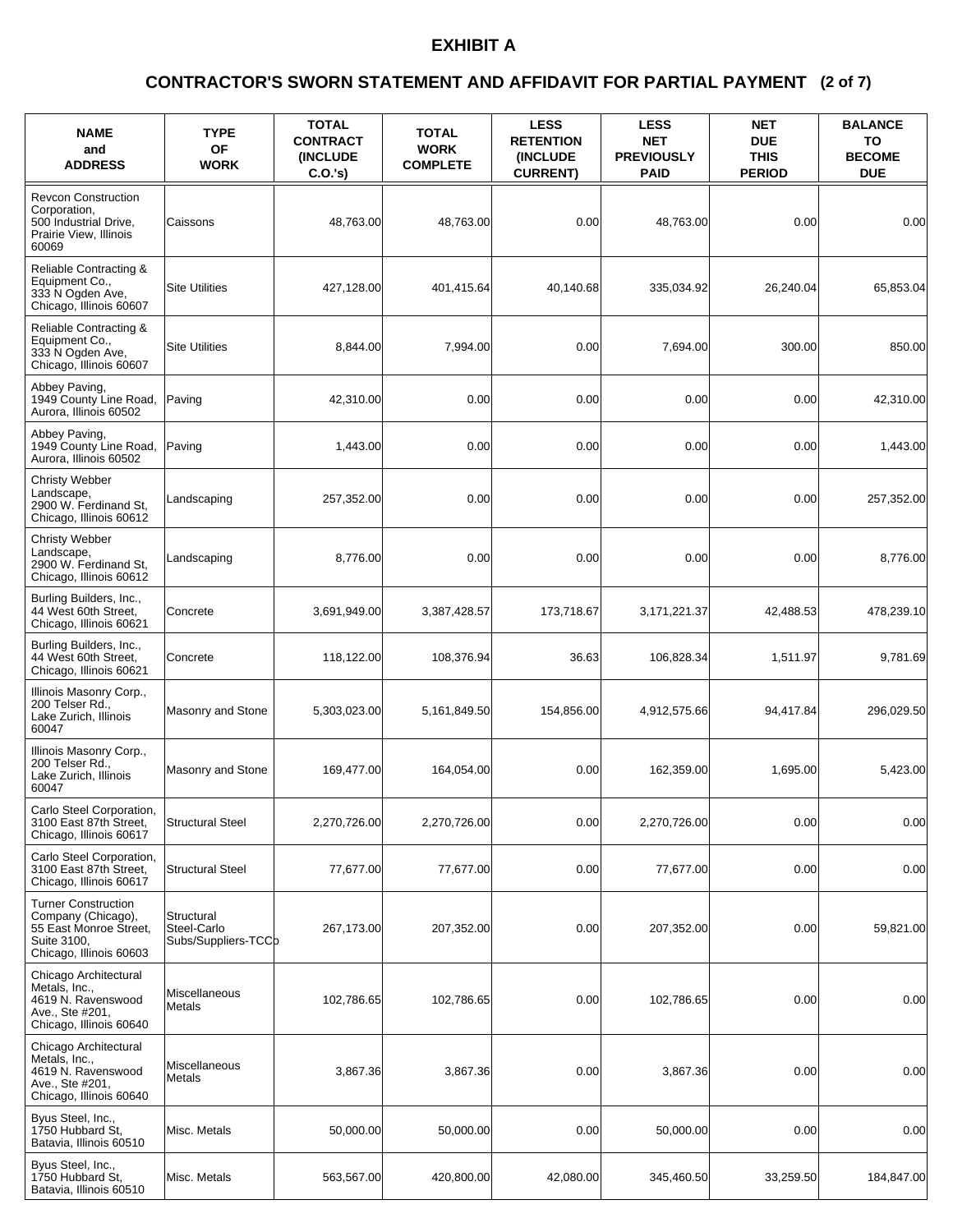### **(3 of 7) CONTRACTOR'S SWORN STATEMENT AND AFFIDAVIT FOR PARTIAL PAYMENT**

| <b>NAME</b><br>and<br><b>ADDRESS</b>                                                                  | <b>TYPE</b><br>OF<br><b>WORK</b>        | <b>TOTAL</b><br><b>CONTRACT</b><br><b>INCLUDE</b><br>C.O.'s | <b>TOTAL</b><br><b>WORK</b><br><b>COMPLETE</b> | <b>LESS</b><br><b>RETENTION</b><br>(INCLUDE<br><b>CURRENT)</b> | <b>LESS</b><br><b>NET</b><br><b>PREVIOUSLY</b><br><b>PAID</b> | <b>NET</b><br><b>DUE</b><br><b>THIS</b><br><b>PERIOD</b> | <b>BALANCE</b><br>TO<br><b>BECOME</b><br><b>DUE</b> |
|-------------------------------------------------------------------------------------------------------|-----------------------------------------|-------------------------------------------------------------|------------------------------------------------|----------------------------------------------------------------|---------------------------------------------------------------|----------------------------------------------------------|-----------------------------------------------------|
| Byus Steel, Inc.,<br>1750 Hubbard St.<br>Batavia. Illinois 60510                                      | Misc. Metals                            | 19,218.00                                                   | 14,350.00                                      | 0.00                                                           | 12,763.00                                                     | 1,587.00                                                 | 4,868.00                                            |
| <b>Midwest Fence</b><br>Corporation,<br>900 N. Kedzie Avenue,<br>Chicago, Illinois 60651              |                                         | 191,558.00                                                  | 47.450.00                                      | 4,745.00                                                       | 0.00                                                          | 42.705.00                                                | 148,853.00                                          |
| <b>Midwest Fence</b><br>Corporation.<br>900 N. Kedzie Avenue,<br>Chicago, Illinois 60651              |                                         | 6,532.00                                                    | 1,657.17                                       | 0.00                                                           | 0.00                                                          | 1,657.17                                                 | 4,874.83                                            |
| Scale Construction Inc.,<br>2101 S. CARPENTER<br>ST, 2ND FLOOR,<br>CHICAGO, Illinois 60608            | <b>General Trades</b>                   | 931,348.00                                                  | 594,479.01                                     | 59,447.90                                                      | 394,656.36                                                    | 140,374.75                                               | 396,316.89                                          |
| Scale Construction Inc<br>2101 S. CARPENTER<br>ST, 2ND FLOOR,<br>CHICAGO, Illinois 60608              | <b>General Trades</b>                   | 30,243.00                                                   | 19,053.09                                      | 0.00                                                           | 14,214.21                                                     | 4.838.88                                                 | 11.189.91                                           |
| Carroll Seating Co.,<br>2105 Lunt,<br>Elk Grove Village, Illinois<br>60007                            | Architectural<br>Millwork &<br>Casework | 355,303.00                                                  | 190,449.68                                     | 19.044.97                                                      | 43,415.10                                                     | 127,989.61                                               | 183,898.29                                          |
| Carroll Seating Co.,<br>2105 Lunt,<br>Elk Grove Village, Illinois<br>60007                            | Architectural<br>Millwork &<br>Casework | 12,061.00                                                   | 6,465.00                                       | 0.00                                                           | 1,640.00                                                      | 4,825.00                                                 | 5,596.00                                            |
| Kremer & Davis,<br>132 Osborne Road,<br>Fridley, Minnesota 55432                                      | Waterproofing                           | 434,800.00                                                  | 357,061.00                                     | 35,703.00                                                      | 321,358.00                                                    | 0.00                                                     | 113,442.00                                          |
| Kremer & Davis,<br>132 Osborne Road,<br>Fridley, Minnesota 55432                                      | Waterproofing                           | 14,557.00                                                   | 11,951.30                                      | 0.00                                                           | 11,951.30                                                     | 0.00                                                     | 2,605.70                                            |
| Bennett & Brosseau<br>Roofing, Inc.,<br>535 Anderson Drive,<br>Romeoville, Illinois<br>60446          | Roofing                                 | 1,636,200.00                                                | 1,033,809.43                                   | 103,380.95                                                     | 293,470.43                                                    | 636,958.05                                               | 705,771.52                                          |
| Bennett & Brosseau<br>Roofing, Inc.,<br>535 Anderson Drive,<br>Romeoville, Illinois<br>60446          | Roofing                                 | 55,907.00                                                   | 35.324.04                                      | 76.03                                                          | 11,066.24                                                     | 24,181.77                                                | 20.658.99                                           |
| ASC Fireproofing, Inc.,<br>607 Church Road,<br>Elgin, Illinois 60123                                  | Fireproofing                            | 175,444.00                                                  | 163,333.00                                     | 16,333.30                                                      | 140,238.90                                                    | 6,760.80                                                 | 28,444.30                                           |
| ASC Fireproofing, Inc.,<br>607 Church Road,<br>Elgin, Illinois 60123                                  | Fireproofing                            | 4,092.00                                                    | 3,804.74                                       | 0.00                                                           | 3,601.60                                                      | 203.14                                                   | 287.26                                              |
| <b>Underland Architectural</b><br>Systems, Inc.,<br>20318 Torrence Avenue,<br>Lynwood, Illinois 60411 | Curtaiwall/Glass/Metal<br><b>Panels</b> | 1,538,182.00                                                | 1,222,272.09                                   | 122,227.11                                                     | 1,002,640.06                                                  | 97,404.92                                                | 438,137.02                                          |
| <b>Underland Architectural</b><br>Systems, Inc.,<br>20318 Torrence Avenue,<br>Lynwood, Illinois 60411 | Curtaiwall/Glass/Metal<br>Panels        | 50,955.00                                                   | 40,713.00                                      | 0.00                                                           | 36,913.00                                                     | 3,800.00                                                 | 10,242.00                                           |
| The Levy Company,<br>3925 Commercial<br>Avenue,<br>Northbrook, Illinois<br>60062                      | Gypsum<br>Board/Plaster                 | 874,218.00                                                  | 654,983.15                                     | 65,498.41                                                      | 559,547.66                                                    | 29,937.08                                                | 284,733.26                                          |
| The Levy Company,<br>3925 Commercial<br>Avenue,<br>Northbrook, Illinois<br>60062                      | Gypsum<br>Board/Plaster                 | 29,531.00                                                   | 22,124.63                                      | 0.00                                                           | 21,002.45                                                     | 1,122.18                                                 | 7,406.37                                            |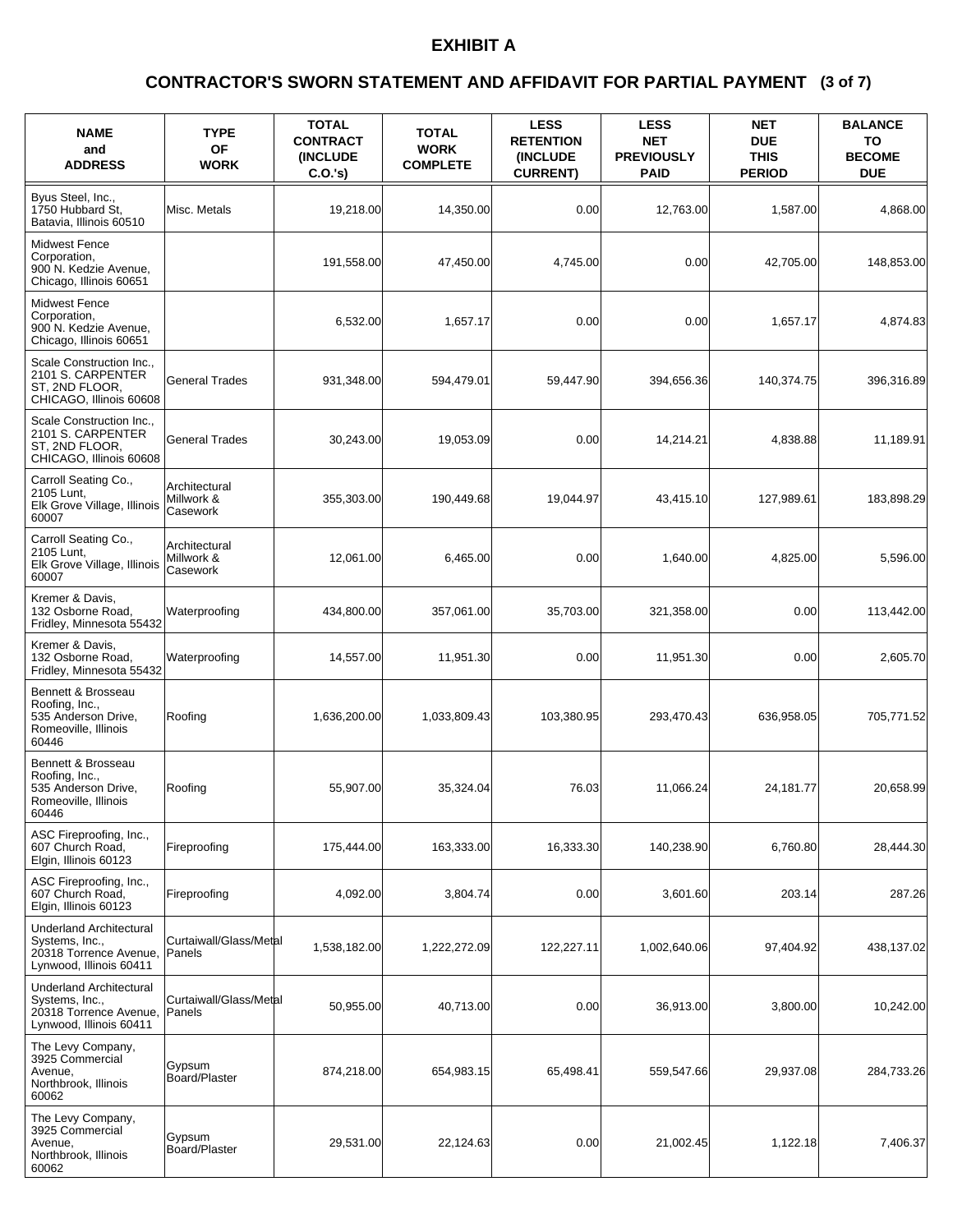### **(4 of 7) CONTRACTOR'S SWORN STATEMENT AND AFFIDAVIT FOR PARTIAL PAYMENT**

| <b>NAME</b><br>and<br><b>ADDRESS</b>                                                                   | <b>TYPE</b><br>OF<br><b>WORK</b>          | <b>TOTAL</b><br><b>CONTRACT</b><br><b>INCLUDE</b><br>C.O.'s | <b>TOTAL</b><br><b>WORK</b><br><b>COMPLETE</b> | <b>LESS</b><br><b>RETENTION</b><br>(INCLUDE<br><b>CURRENT)</b> | <b>LESS</b><br><b>NET</b><br><b>PREVIOUSLY</b><br><b>PAID</b> | <b>NET</b><br><b>DUE</b><br><b>THIS</b><br><b>PERIOD</b> | <b>BALANCE</b><br>TO<br><b>BECOME</b><br><b>DUE</b> |
|--------------------------------------------------------------------------------------------------------|-------------------------------------------|-------------------------------------------------------------|------------------------------------------------|----------------------------------------------------------------|---------------------------------------------------------------|----------------------------------------------------------|-----------------------------------------------------|
| Mr. Davids Carpet<br>Service,<br>865 W Irving Park Road,<br>Itasca, Illinois 60143                     | Ceramic & Quarry<br>Tile                  | 84,633.00                                                   | 84.000.00                                      | 8,400.00                                                       | 59,058.00                                                     | 16,542.00                                                | 9,033.00                                            |
| Mr. Davids Carpet<br>Service,<br>865 W Irving Park Road,<br>Itasca, Illinois 60143                     | Ceramic & Quarry<br>lTile                 | 2,886.00                                                    | 2,886.00                                       | 0.00                                                           | 1,080.00                                                      | 1,806.00                                                 | 0.00                                                |
| Metropolitan Terrazzo,<br>LLC.<br>645 Lunt Avenue,<br>Elk Grove Village, Illinois<br>60007             | Terrazzo                                  | 938,000.00                                                  | 665,175.00                                     | 66,517.50                                                      | 368,608.50                                                    | 230,049.00                                               | 339,342.50                                          |
| Metropolitan Terrazzo,<br>LLC.<br>645 Lunt Avenue,<br>Elk Grove Village, Illinois<br>60007             | Terrazzo                                  | 31,986.00                                                   | 22,385.00                                      | 0.00                                                           | 13,435.00                                                     | 8,950.00                                                 | 9,601.00                                            |
| Floors, Inc,<br>PO Box 700, 1341<br>Cobblestone Way,<br>Woodstock, Illinois<br>60098                   | <b>Wood Flooring</b><br>W/Striping        | 81,800.00                                                   | 0.00                                           | 0.00                                                           | 0.00                                                          | 0.00                                                     | 81,800.00                                           |
| Floors, Inc.<br>PO Box 700, 1341<br>Cobblestone Way,<br>Woodstock, Illinois<br>60098                   | Wood Flooring<br>W/Striping               | 2,789.00                                                    | 0.00                                           | 0.00                                                           | 0.00                                                          | 0.00                                                     | 2,789.00                                            |
| Flooring Resources,<br>600 W. Pratt,<br>Elk Grove, Illinois 60007                                      | <b>Resilient Flooring &amp;</b><br>Carpet | 152,443.00                                                  | 93,142.00                                      | 9,314.20                                                       | 36,408.60                                                     | 47,419.20                                                | 68,615.20                                           |
| Flooring Resources,<br>600 W. Pratt,<br>Elk Grove, Illinois 60007                                      | <b>Resilient Flooring &amp;</b><br>Carpet | 5,198.00                                                    | 3,015.00                                       | 0.00                                                           | 1,351.00                                                      | 1,664.00                                                 | 2,183.00                                            |
| DBM Services, Inc.,<br>16W107 83rd Street,<br>Burr Ridge, Illinois 60527                               | <b>Fluid Applied</b><br>Flooring          | 77,755.00                                                   | 12,556.00                                      | 1,255.60                                                       | 11,300.40                                                     | 0.00                                                     | 66,454.60                                           |
| DBM Services, Inc.,<br>16W107 83rd Street,<br>Burr Ridge, Illinois 60527                               | <b>Fluid Applied</b><br>Flooring          | 3,340.00                                                    | 434.20                                         | 0.00                                                           | 434.20                                                        | 0.00                                                     | 2,905.80                                            |
| Continental Painting &<br>Decorating, Inc.,<br>2255 South Wabash<br>Avenue,<br>Chicago, Illinois 60616 | Painting                                  | 293,520.00                                                  | 167,918.00                                     | 16,791.80                                                      | 107,486.10                                                    | 43,640.10                                                | 142,393.80                                          |
| Continental Painting &<br>Decorating, Inc.,<br>2255 South Wabash<br>Avenue,<br>Chicago, Illinois 60616 | Painting                                  | 9,815.00                                                    | 5,595.00                                       | 0.00                                                           | 4,024.00                                                      | 1,571.00                                                 | 4,220.00                                            |
| Interior Concepts Inc,<br>7150 N Ridgeway Ave,<br>Lincolnwood, Illinois<br>60712                       | <b>Toilet Partitions</b>                  | 108,418.00                                                  | 3,000.00                                       | 300.00                                                         | 2,700.00                                                      | 0.00                                                     | 105,718.00                                          |
| Interior Concepts Inc,<br>7150 N Ridgeway Ave,<br>Lincolnwood, Illinois<br>60712                       | <b>Toilet Partitions</b>                  | 3,697.00                                                    | 0.00                                           | 0.00                                                           | 0.00                                                          | 0.00                                                     | 3,697.00                                            |
| Poblocki Sign Company<br>LLC.<br>P.O. Box 1541,<br>Milwaukee, Wisconsin<br>53201-1541                  | Signage                                   | 92,000.00                                                   | 0.00                                           | 0.00                                                           | 0.00                                                          | 0.00                                                     | 92,000.00                                           |
| Poblocki Sign Company<br>LLC.<br>P.O. Box 1541,<br>Milwaukee, Wisconsin<br>53201-1541                  | Signage                                   | 3,137.00                                                    | 0.00                                           | 0.00                                                           | 0.00                                                          | 0.00                                                     | 3,137.00                                            |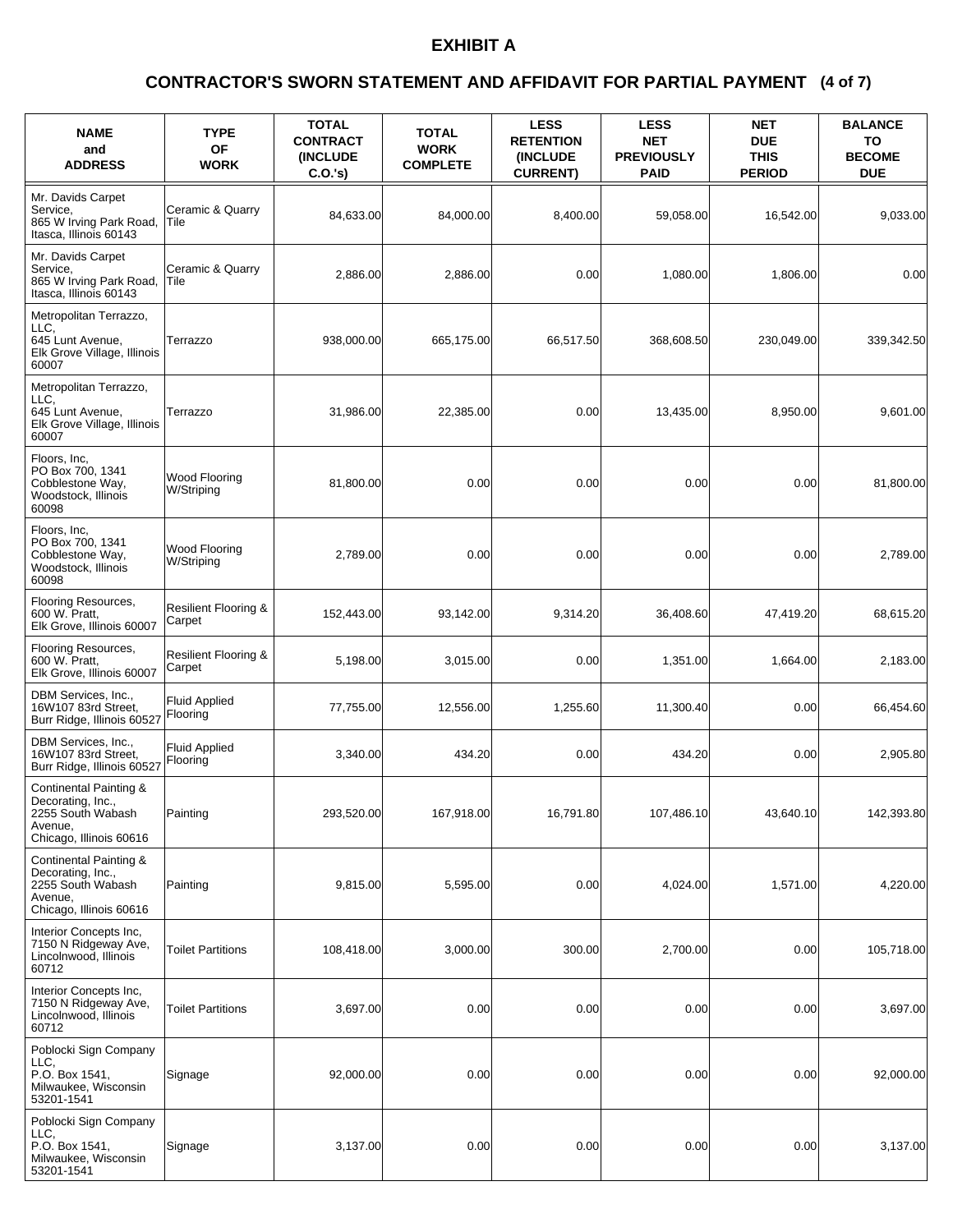### **(5 of 7) CONTRACTOR'S SWORN STATEMENT AND AFFIDAVIT FOR PARTIAL PAYMENT**

| <b>NAME</b><br>and<br><b>ADDRESS</b>                                                                                  | <b>TYPE</b><br><b>OF</b><br><b>WORK</b> | <b>TOTAL</b><br><b>CONTRACT</b><br><b>INCLUDE</b><br>C.O.'s) | <b>TOTAL</b><br><b>WORK</b><br><b>COMPLETE</b> | <b>LESS</b><br><b>RETENTION</b><br><b>(INCLUDE)</b><br><b>CURRENT)</b> | <b>LESS</b><br><b>NET</b><br><b>PREVIOUSLY</b><br><b>PAID</b> | <b>NET</b><br><b>DUE</b><br><b>THIS</b><br><b>PERIOD</b> | <b>BALANCE</b><br>TO<br><b>BECOME</b><br><b>DUE</b> |
|-----------------------------------------------------------------------------------------------------------------------|-----------------------------------------|--------------------------------------------------------------|------------------------------------------------|------------------------------------------------------------------------|---------------------------------------------------------------|----------------------------------------------------------|-----------------------------------------------------|
| Larson Equipment &<br>Furniture,<br>403 S Vermnt,<br>Palatine, Illinois 60067                                         |                                         | 138,350.00                                                   | 74,201.72                                      | 7,420.18                                                               | 0.00                                                          | 66,781.54                                                | 71,568.46                                           |
| Larson Equipment &<br>Furniture,<br>403 S Vermnt,<br>Palatine, Illinois 60067                                         |                                         | 4,718.00                                                     | 2,500.54                                       | 0.00                                                                   | 0.00                                                          | 2,500.54                                                 | 2,217.46                                            |
| M.L. Rongo, Inc.,<br>4817 W. Lake Street,<br>Melrose Park, Illinois<br>60160                                          | <b>Food Service</b><br>Equipment        | 167,920.00                                                   | 155,900.00                                     | 15,590.00                                                              | 126,293.40                                                    | 14,016.60                                                | 27,610.00                                           |
| M.L. Rongo, Inc.,<br>4817 W. Lake Street,<br>Melrose Park, Illinois<br>60160                                          | <b>Food Service</b><br>Equipment        | 5,726.00                                                     | 5,268.00                                       | 0.00                                                                   | 4,638.00                                                      | 630.00                                                   | 458.00                                              |
| <b>SCHINDLER</b><br>ELEVATOR,<br>1530 Timberwolf Dr.<br>Holland, Ohio 43528                                           | Elevators                               | 349,500.00                                                   | 349,500.00                                     | 34,950.00                                                              | 312,662.70                                                    | 1.887.30                                                 | 34,950.00                                           |
| SCHINDLER<br>ELEVATOR,<br>1530 Timberwolf Dr,<br>Holland, Ohio 43528                                                  | Elevators                               | 11,918.00                                                    | 11,918.00                                      | 0.00                                                                   | 11,846.49                                                     | 71.51                                                    | 0.00                                                |
| F. E. Moran Fire<br>Protection,<br>2165 Shermer Rd Ste D,<br>Northbrook, Illinois<br>60062                            | <b>Fire Protection</b>                  | 419,835.00                                                   | 412,404.00                                     | 41,241.60                                                              | 365,042.40                                                    | 6,120.00                                                 | 48,672.60                                           |
| F. E. Moran Fire<br>Protection,<br>2165 Shermer Rd Ste D,<br>Northbrook, Illinois<br>60062                            | <b>Fire Protection</b>                  | 12,273.00                                                    | 12,010.00                                      | 0.00                                                                   | 11,750.00                                                     | 260.00                                                   | 263.00                                              |
| Norman Mechanical,<br>3850 Industrial Avenue,<br>Rolling Meadows, Illinois<br>60008                                   | Plumbing                                | 1,160,812.00                                                 | 1,083,665.50                                   | 109,430.00                                                             | 923,189.50                                                    | 51,046.00                                                | 186,576.50                                          |
| Norman Mechanical,<br>3850 Industrial Avenue,<br>Rolling Meadows, Illinois<br>60008                                   | Plumbing                                | 32,701.00                                                    | 30,412.00                                      | 0.00                                                                   | 28,777.00                                                     | 1,635.00                                                 | 2,289.00                                            |
| International Piping<br>Systems, Inc.,<br>444 East State Parkway,<br>Suite 123,<br>Schaumburg, Illinois<br>60173-4538 | Mechanical<br>W/Controls                | 3,567,948.00                                                 | 3,419,101.00                                   | 102,572.70                                                             | 2,967,522.30                                                  | 349,006.00                                               | 251,419.70                                          |
| International Piping<br>Systems, Inc.,<br>444 East State Parkway,<br>Suite 123,<br>Schaumburg, Illinois<br>60173-4538 | Mechanical<br>W/Controls                | 103,971.00                                                   | 99,604.00                                      | 0.00                                                                   | 96,173.00                                                     | 3,431.00                                                 | 4,367.00                                            |
| Connelly Electric,<br>40 S. Addison Rd, Suite<br>100.<br>Addison, Illinois 60101                                      | Electrical                              | 3,974,293.00                                                 | 3,565,929.40                                   | 355,755.95                                                             | 2,904,527.96                                                  | 305,645.49                                               | 764,119.55                                          |
| Connelly Electric,<br>40 S. Addison Rd, Suite<br>100.<br>Addison, Illinois 60101                                      | Electrical                              | 125,795.00                                                   | 111,957.00                                     | 0.00                                                                   | 100,635.25                                                    | 11,321.75                                                | 13,838.00                                           |
| To Be Let                                                                                                             | Unawarded                               | 65,787.00                                                    | 0.00                                           | 0.00                                                                   | 0.00                                                          | 0.00                                                     | 65,787.00                                           |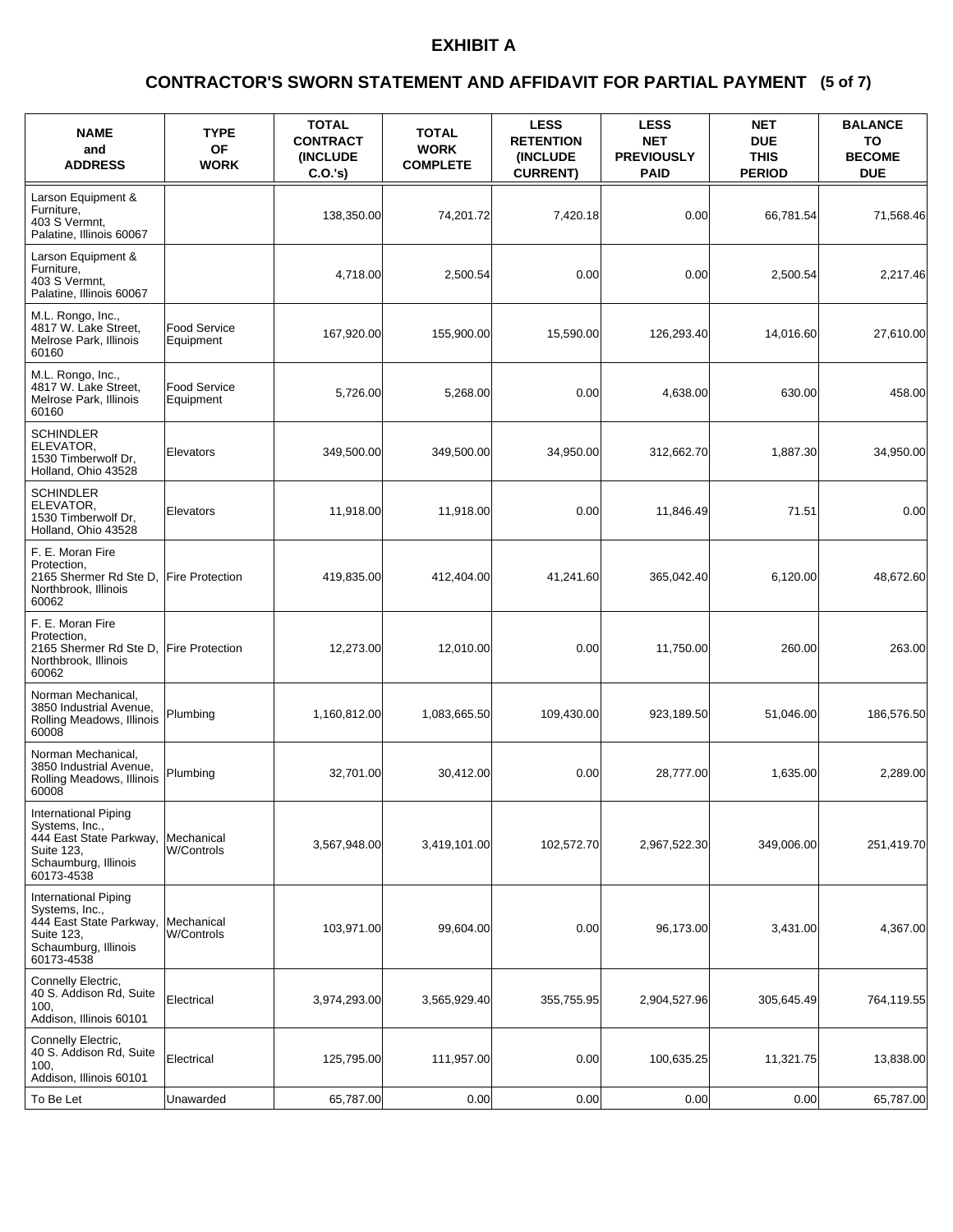### **(6 of 7) CONTRACTOR'S SWORN STATEMENT AND AFFIDAVIT FOR PARTIAL PAYMENT**

| <b>NAME</b><br>and<br><b>ADDRESS</b>                                                                                 | <b>TYPE</b><br><b>OF</b><br><b>WORK</b>                                                                                                                                                                  | <b>TOTAL</b><br><b>CONTRACT</b><br><b>(INCLUDE)</b><br>C.O.'s | <b>TOTAL</b><br><b>WORK</b><br><b>COMPLETE</b> | <b>LESS</b><br><b>RETENTION</b><br><b>(INCLUDE</b><br><b>CURRENT)</b> | <b>LESS</b><br><b>NET</b><br><b>PREVIOUSLY</b><br><b>PAID</b> | <b>NET</b><br><b>DUE</b><br><b>THIS</b><br><b>PERIOD</b> | <b>BALANCE</b><br><b>TO</b><br><b>BECOME</b><br><b>DUE</b> |
|----------------------------------------------------------------------------------------------------------------------|----------------------------------------------------------------------------------------------------------------------------------------------------------------------------------------------------------|---------------------------------------------------------------|------------------------------------------------|-----------------------------------------------------------------------|---------------------------------------------------------------|----------------------------------------------------------|------------------------------------------------------------|
| <b>Turner Construction</b><br>Company (Chicago),<br>55 East Monroe Street,<br>Suite 3100,<br>Chicago, Illinois 60603 | <b>TCCo Construction</b><br>ContingencyCM<br>Fee (2%)Railroad<br><b>InsuranceFixed</b><br>General<br>ConditionsTCCo<br>P&P<br>BondNot-To-Exceed<br>General<br><b>ConditionBuilders</b><br>Risk Insurance | 6,630,203.99                                                  | 4,489,164.65                                   | 448,914.99                                                            | 3,822,017.09                                                  | 218,232.57                                               | 2,589,954.33                                               |
|                                                                                                                      | <b>Subtotal TCCo GMP</b>                                                                                                                                                                                 | 42,566,852.00                                                 | 35,793,169.00                                  | 2,193,259.00                                                          | 30,848,264.00                                                 | 2,751,646.00                                             | 8,966,942.00                                               |
| 002                                                                                                                  | <b>TCCo GMP without</b><br>retention held                                                                                                                                                                |                                                               |                                                |                                                                       |                                                               |                                                          |                                                            |
| <b>Turner Construction</b><br>Company (Chicago),<br>55 East Monroe Street.<br>Suite 3100,<br>Chicago, Illinois 60603 | Subguard                                                                                                                                                                                                 | 443,622.00                                                    | 432,205.00                                     | 0.00                                                                  | 432,205.00                                                    | 0.00                                                     | 11,417.00                                                  |
| <b>Turner Construction</b><br>Company (Chicago),<br>55 East Monroe Street,<br>Suite 3100.<br>Chicago, Illinois 60603 | TCCo Insurance                                                                                                                                                                                           | 393.596.00                                                    | 321,593.00                                     | 0.00                                                                  | 298.062.00                                                    | 23.531.00                                                | 72,003.00                                                  |
| <b>Turner Construction</b><br>Company (Chicago),<br>55 East Monroe Street.<br>Suite 3100,<br>Chicago, Illinois 60603 | Preconstruction<br>Services                                                                                                                                                                              | 150.000.00                                                    | 150,000.00                                     | 0.00                                                                  | 150.000.00                                                    | 0.00                                                     | 0.00                                                       |
| Subtotal TCCo GMP without retention held                                                                             |                                                                                                                                                                                                          | 987,218.00                                                    | 903,798.00                                     | 0.00                                                                  | 880,267.00                                                    | 23,531.00                                                | 83,420.00                                                  |
| 003                                                                                                                  | Owner<br>Contingency                                                                                                                                                                                     |                                                               |                                                |                                                                       |                                                               |                                                          |                                                            |
| To Be Let                                                                                                            | <b>Owner Contingency</b>                                                                                                                                                                                 | 1,234,151.00                                                  | 0.00                                           | 0.00                                                                  | 0.00                                                          | 0.00                                                     | 1,234,151.00                                               |
|                                                                                                                      | <b>Subtotal Owner Contingency</b>                                                                                                                                                                        | 1,234,151.00                                                  | 0.00                                           | 0.00                                                                  | 0.00                                                          | 0.00                                                     | 1,234,151.00                                               |
|                                                                                                                      | <b>Total</b>                                                                                                                                                                                             | 44,788,221.00                                                 | 36,696,967.00                                  | 2,193,259.00                                                          | 31,728,531.00                                                 | 2,775,177.00                                             | 10,284,513.00                                              |